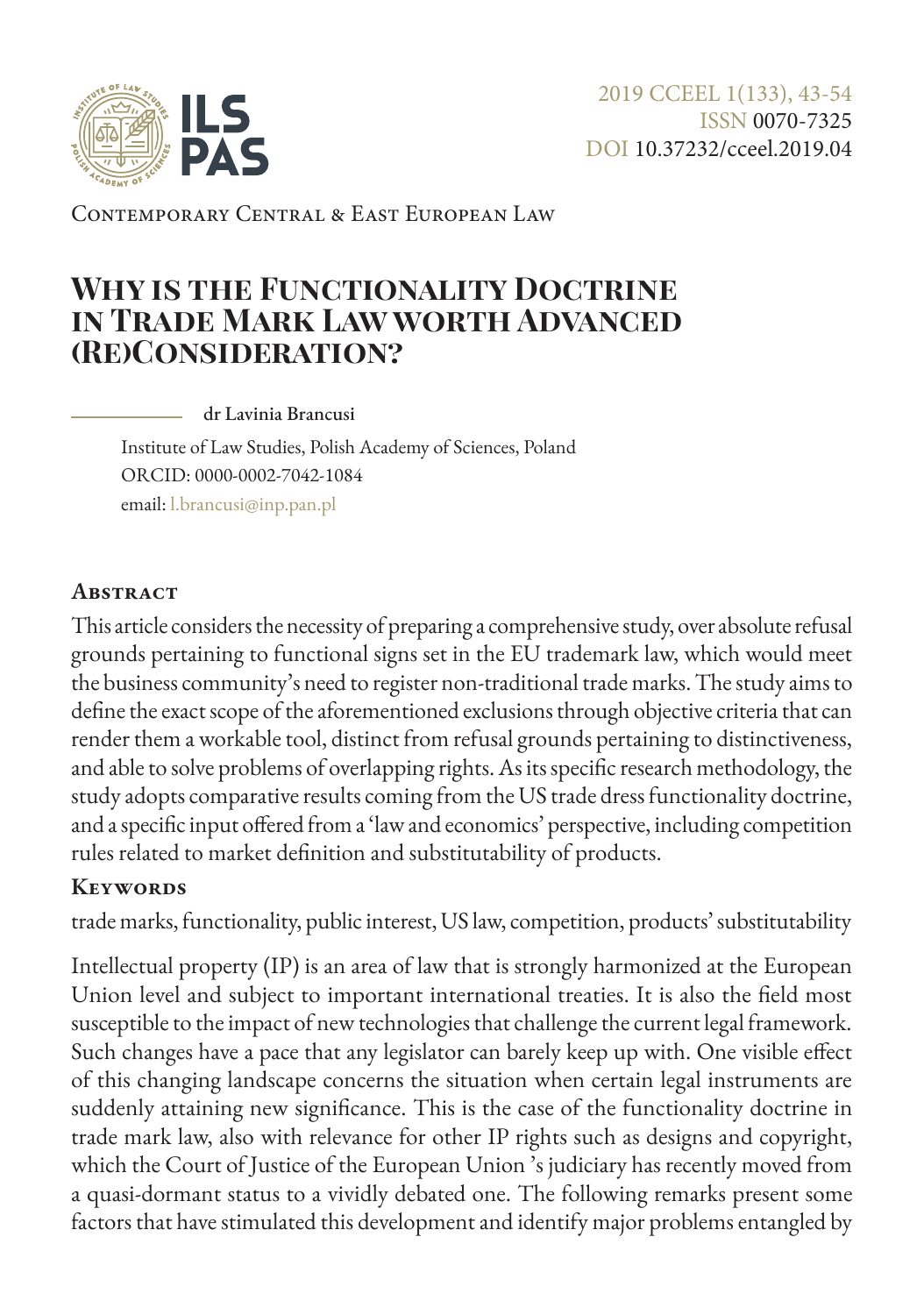the functionality doctrine, while discussing reasons to adopt a comparative approach to find flexible, market-tailored solutions.

# **1. Seizing functionality in a 1 minute read**

'Functionality' in trade mark law is a term designating a set of legal provisions that deny trade mark protection to signs consisting of certain product features that are technically or aesthetically important for competitors and consumers, for reasons pertaining to a risk of impeding effective competition on the market. In other words, granting legal exclusivity via trade mark registration on such a 'functional' sign on behalf of one undertaking would necessarily restrain competitors' ability to trade in products with identical or similar features that could also be important for consumers. From an entrepreneurial perspective, trademarks play a paramount role.<sup>1</sup> Unlike other IP rights – considering here patents, utility models, designs, and even copyright – a trade mark registration, under the requirement of continuous use and payment of fees, may be renewed without time limits. This can make a successful product the object of a permanent exclusivity. This concept lays at the core of any competition concern.

# **2. Functionality: legal status and challenges – a view into the law**

From the very beginning of the EU trade mark harmonization process, functional provisions have constituted absolute grounds for refusal of registration.2 They address the hypothetical situation of a sign, consisting of product features determined by the nature of such goods, or those features necessary to obtain a technical result or that give substantial value to the goods. The first and the last category of signs may be referred to under the notion of aesthetic functionality, whereas the second fits the term of technical/utilitarian functionality.

Speaking about product features, it appears obvious that functionality provisions have been targeting three-dimensional signs, but also two-dimensional representations of product shapes. High-profile judgements were delivered in cases such as the Philips

<sup>1</sup> See recently R Skubisz, 'Znaki towarowe i ich ochrona (refleksje ogólne)' [Trade Marks and Their Protection (General Considerations)] in R Skubisz (ed), *Znaki towarowe i ich ochrona* [Trade Marks and Their Protection] (CH Beck 2019) 1–4; for a seminal study see R Skubisz, *Prawo z rejestracji znaku towarowego i jego ochrona. Studium z zakresu prawa polskiego na tle prawnoporównawczym* [Trade Mark Rights and Their Protection. Study of the Polish Law against Comparative Legal Background] (Stowarzyszenie Naukowe Pro Scientia Iuridica 2018) 17–33.

<sup>2</sup> First Council Directive 89/104/EEC of 21 December 1988 to approximate the laws of the Member States relating to trade marks [1989] OJ L 40/1, art. 3(1)(e) (i)-(iii); Council Regulation (EC) No 40/94 of 20 December 1993 on the Community trade mark [1994] OJ L 11/1, art. 7(1)(e)(i)–(iii) accordingly, followed by Directive 2008/95/EC of the European Parliament and of the Council of 22 October 2008 to approximate the laws of the Member States relating to trade marks [2008] OJ L 299/25, art. 3(1)(e) (i)–(iii) and Council Regulation (EC) No 207/2009 of 26 February 2009 on the Community trade mark [2009] OJ L 78/1.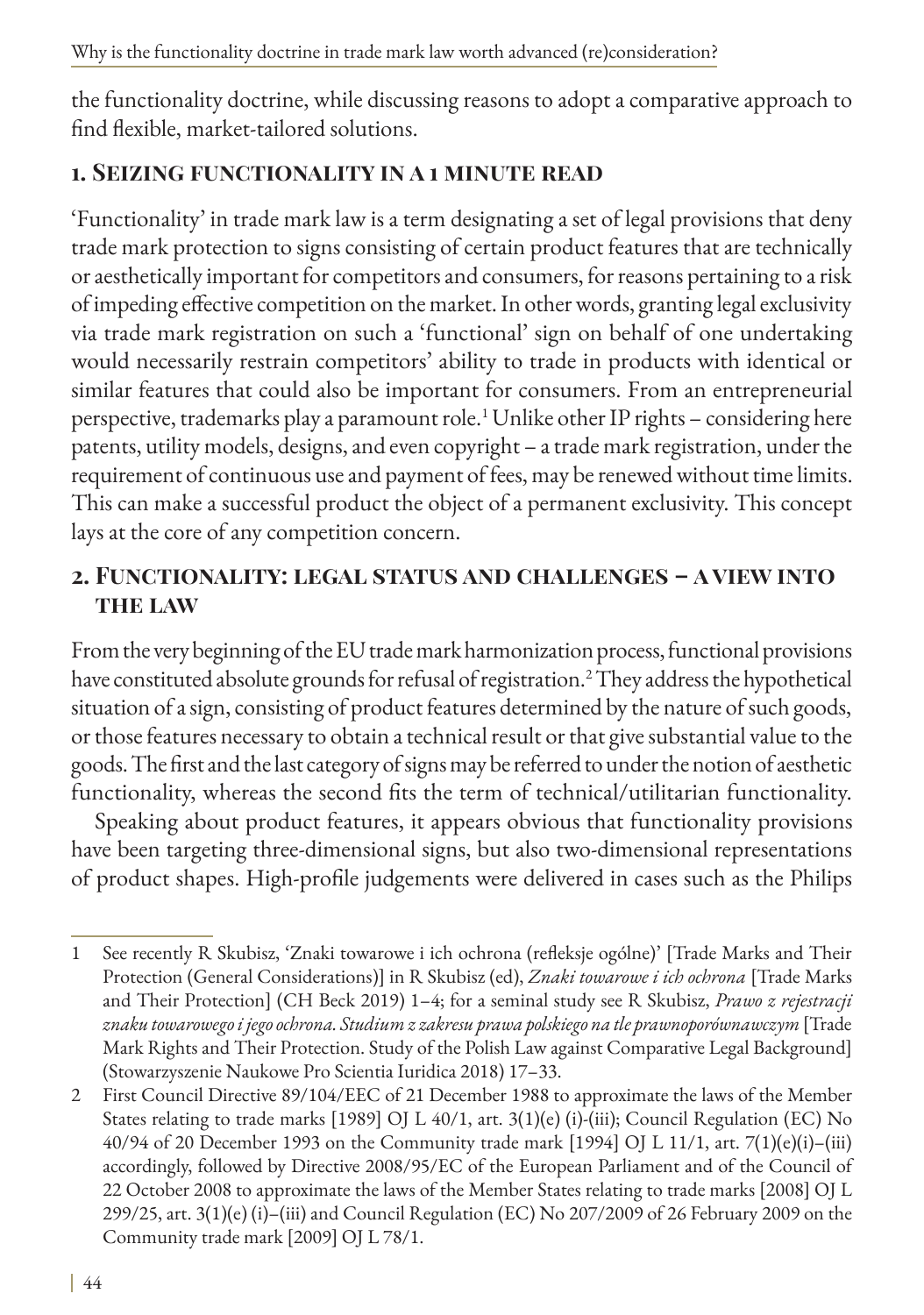rotary shaver, LEGO brick and Stokke Tripp Trapp chair.3 This situation may change, however, because the latest amendments to EU trade mark law have broadened the scope of functional exclusions, extending beyond shapes to any other characteristic of goods (such as colours, texture, etc.).<sup>4</sup> Challenges have already arisen from assessing the positioning of red colouring on a shoe sole, or two-dimensional decorative motifs affixed on fabric.<sup>5</sup> Legal interpretation is needed to define the exact scope of the aforementioned exclusions, first identifying the category of signs that may fall under these provisions, and then finding objective, relevant criteria which can render these absolute refusal grounds a workable legal instrument, with foreseeable outcomes that are not detrimental to business practice.<sup>6</sup>

Such registration obstacles go against what the business community really wants to protect. A noticeable market trend consists of increased development of sophisticated branding strategies that are built upon appealing product features, addressing different human senses. The fastest way to make an impression on a consumer is not necessarily with words, as traditional trade marks used to do, but through shapes, colours, audio, moving icons and any combination thereof. This is the domain of so-called non-traditional marks, nowadays in full bloom. New technological means of communicating (product) information to consumers stimulate business interest in registering non-traditional signs.<sup>7</sup> This trend is facilitated by the EU amendments which adopted a new definition of trade mark, departing from the problematic requirement of graphic representation, and enabling the filing of new types of marks.

- 5 Judgement of CJUE C-163/16 EU:C:2018:423; Judgement of CJUE C-21/18 EU:C:2019:199.
- 6 For recent analyses see E Rosati, 'The Absolute Ground for Refusal or Invalidity in Article 7(1)(e)(iii) EUTMR/4(1)(e)(iii) EUTMD: In Search of the Exclusion's Own Substantial Value' (2020) JIPLP 15(2), 103–122 <<https://doi.org/10.1093/jiplp/jpz157>>; CJ Ramirez-Montes, 'Louboutin Heels and the Competition Goals of EU Trade Mark Law' (2019) RIPL 19(1) 38–63 <[https://repository.jmls.](https://repository.jmls.edu/ripl/vol19/iss1/2/) [edu/ripl/vol19/iss1/2/>](https://repository.jmls.edu/ripl/vol19/iss1/2/) accessed 25 Feb 2020; L Brancusi, 'Funkcjonalność techniczna i estetyczna jako przeszkoda rejestracji' [Technical and Aesthetic Functionality as a Registration Impediment] in R Skubisz (ed), *Znaki towarowe i ich ochrona* [Trade Marks and Their Protection] (CH Beck 2019) 26–36.
- 7 For a recent overall perspective see I Calboli, M Senftleben (eds), *The Protection of Non-Traditional Marks: Critical Perspectives* (OUP 2018) [<https://global.oup.com/academic/product/the-protection](https://global.oup.com/academic/product/the-protection-of-non-traditional-trademarks-9780198826576?cc=pl&lang=en&)[of-non-traditional-trademarks-9780198826576?cc=pl&lang=en&](https://global.oup.com/academic/product/the-protection-of-non-traditional-trademarks-9780198826576?cc=pl&lang=en&)>accessed 25 Feb 2020.

<sup>3</sup> Judgement of the CJUE C-299/99 EU:C:2002:377; Judgement of the CJUE C–48/09 EU:C:2010:516; Opinion in case C–205/13 EU:C:2014:322.

<sup>4</sup> Directive (EU) 2015/2436 of the European Parliament and of the Council of 16 December 2015 to approximate the laws of the Member States relating to trade marks [2015] OJ L 336/1, art. 4 (1) (e) (i)–(iii) and Regulation (EU) 2015/2424 of the European Parliament and of the Council of 16 December 2015 amending Council Regulation (EC) No 207/2009 on the Community trade mark and Commission Regulation (EC) No 2868/95 implementing Council Regulation (EC) No 40/94 on the Community trade mark, and repealing Commission Regulation (EC) No 2869/95 on the fees payable to the Office for Harmonization in the Internal Market (Trade Marks and Designs) and Regulation (EU) 2017/1001 of the European Parliament and of the Council of 14 June 2017 on the European Union trade mark [2017] OJ L 154/1, art.  $7(1)(e)(i) - (iii)$  (which came finally into force on October 1, 2017 and replaced Regulation No 2015/2424).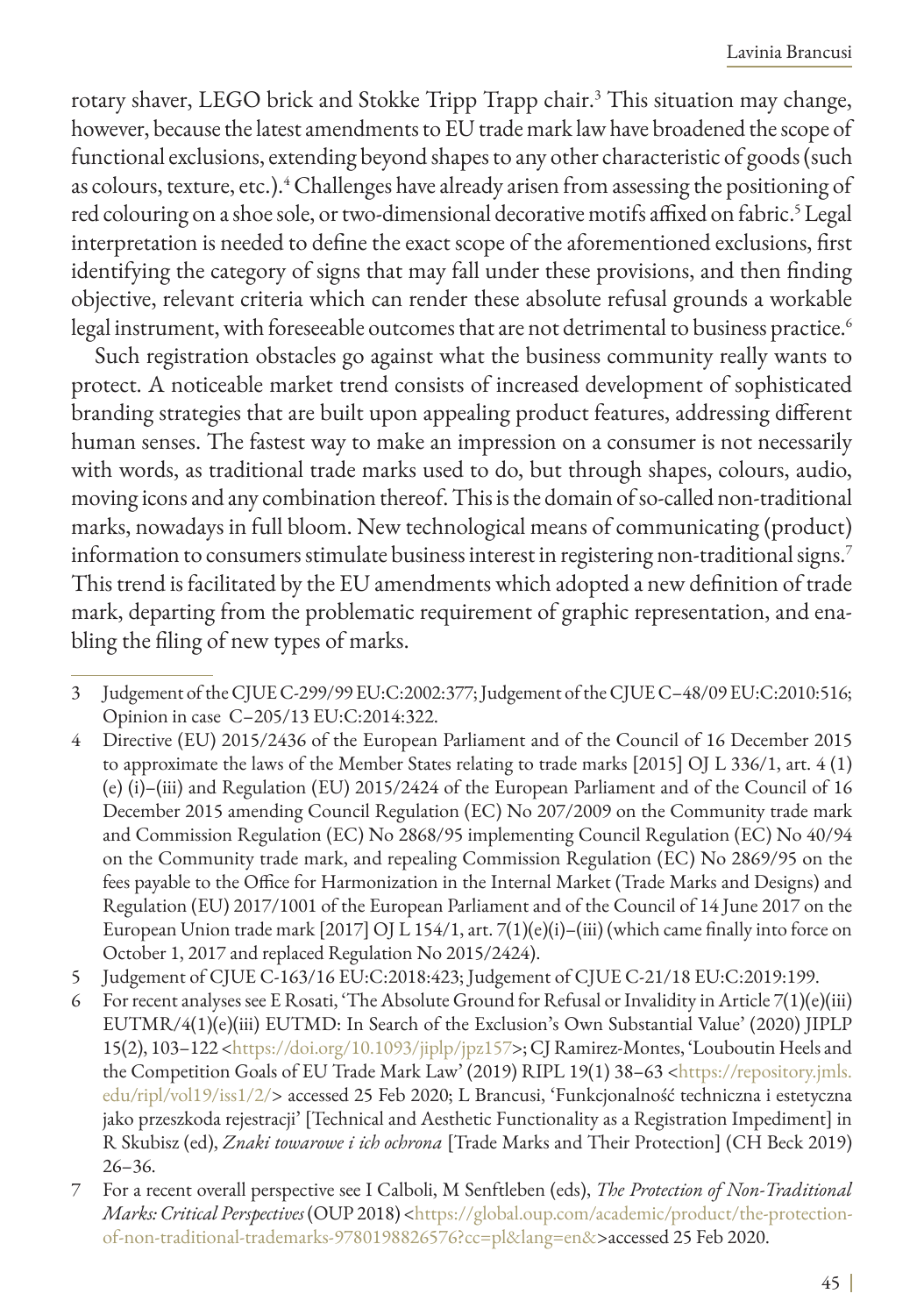This possible dissonance between welcoming the filing of non-traditional trade marks and then immediately treating them to a chilling functionality test is strengthened by the interplay of another set of legal provisions, i.e. these related to distinctiveness. In many circumstances, a functional sign may also lack distinctive character, be descriptive or even customary, which form the object of distinct absolute refusal grounds.<sup>8</sup> In contrast to functional prohibitions, these refusal grounds may be overpassed by proving acquired distinctiveness by the effect of use – so, registration remains a matter of time. Internationally, neither the Paris Convention<sup>9</sup> or TRIPS<sup>10</sup> formulated autonomous grounds for functional signs – there are doubts whether these acts were even meant to cover any non-traditional sign – with the effect that a strong legacy of national practices from a pre-harmonized EU landscape has blurred the relationship between distinctiveness and functionality issues.

From a practical point of view, it is vital that assessing functionality should permit a proper delineation of the scope of refusal grounds pertaining to distinctiveness issues. Distinctiveness has been already comprehensively analysed by the doctrine. Functionality stays within the ambit of this book.

### **3. Functionality as a public interest policy at the crossroads of overlapping rights**

An important input of the CJEU practice is the requirement to interpret functional provisions, and also the aforementioned refusal grounds linked to distinctiveness, through a 'public interest' rationale. The doctrine has been struggling to confer a sensible understating of this open-ended notion for a long period, adopting a fine-tuning method which leads to systemic, clear interpretation, though debates still remain.<sup>11</sup>

As to functionality rules, two approaches, not necessarily mutually exclusive, may come into play. One reads functionality as a 'channelling' instrument aiming at delineating the scope of trade mark protection from other, time-limited, IP regimes. Functionality would ultimately act as a tool against simultaneous or sequential cumulation of rights on two frontlines: technical functionality would put trade marks aside from patents/ utility models, and aesthetic functionality from design and copyright protection. Another approach recognizes the reasons of functionality as preventing negative effects on market competition, so that trade mark protection would only be denied in specific circumstances, namely when monopolization of essential product features may create disadvantages /

- 8 A Kur, 'Absolute Grounds for Refusal' in A Kur, M. Senftleben, with a contribution by V. von Bomhard, *European Trade Mark Law: A Commentary* (OUP 2017) 106–116; K Szczepanowska-Kozłowska, 'Bezwzględne przeszkody rejestracji znaku towarowego' [Absolute Refusal Grounds to a Trade Mark Registration] in R Skubisz (ed), *Prawo własności przemysłowej* [Industrial Property Law] (CH Beck 2017) 651–674.
- 9 Paris Convention for the Protection of Industrial Property of March 20, 1883, 21 UST 1583, 828 UNTS 305.
- 10 TRIPS: Agreement on Trade-Related Aspects of Intellectual Property Rights, April 15, 1994, Marrakesh Agreement Establishing the World Trade Organization, Annex 1C, 1869 UNTS 299, 33 ILM, 1197.
- 11 I Fhima, 'The Public Interest in European Trade Mark Law' (2017) IPQ 4, 311 et subseq.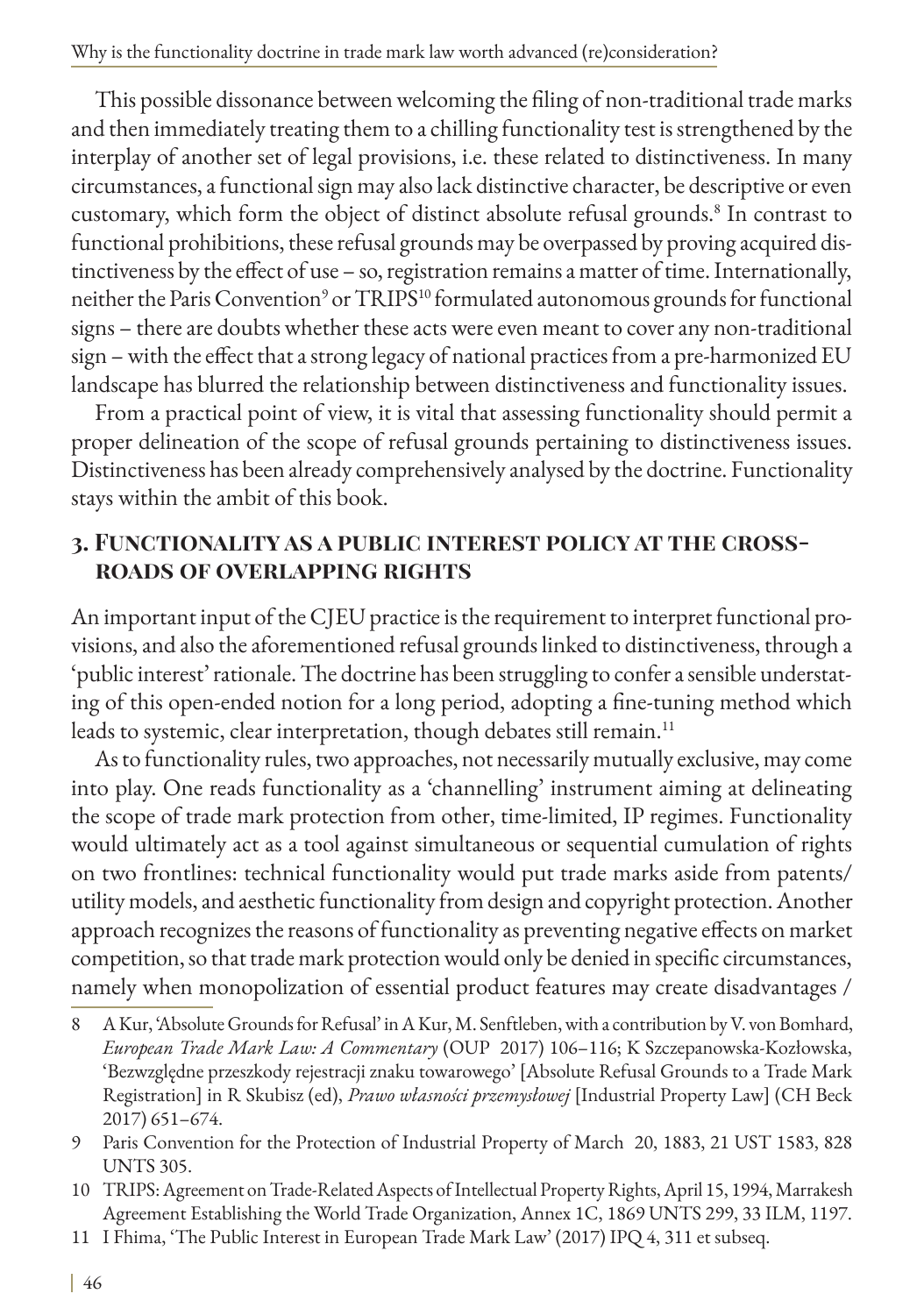difficulties to competitors. At numerous times, CJEU has emphasized the effective competition rationale, although arguably without providing sufficient methods and criteria of assessment. This constitutes another good reason to deal with in a monograph.

Nowadays one of the critical situations that practice and doctrine have to face is the overlapping of IP rights. It is true that as a strategic means of growth, business entities are seeking to develop IP portfolios, which gather multifaceted forms of protection on the same asset. By way of example, in the pharma industry an innovative drug tends to exploit all the advantages given by patents, supplementary protection certificates and data exclusivity, but in addition, design, and especially trade mark protection, would come into play to cover important elements of the appearance of the product, such as the shape and colour of a pill.<sup>12</sup> Multiple concerns are formulated against the negative impact of 'artificially' prolonged legal exclusivity upon the scope of the public domain by reducing free access and thus obstructing follow-on creation and innovation.<sup>13</sup>

The functionality doctrine represents one of the possible instruments capable of creating order in what the doctrine calls the 'eco-system'<sup>14</sup> of rights. In design law, similar functional exclusions attack features solely dictated by product's technical function and must-fit features enabling a mechanical connection (and resulting interoperability) of two products. There are multiple interactions between functionality rules in design and trade mark law, as CJEU guidelines for assessing functionality in trade mark law penetrate *mutatis mutandis* also into design matters. After a recent CJEU judgement in design law declaring 'technical function' an autonomous notion of EU law,<sup>15</sup> Uma Suthersanen, an important voice of the doctrine, has noticed that CJEU tends to create a 'harmonised exclusion' for three-dimensional objects underlining 'an aligned supra-rationale' that

- 12 H Moir, L Palombi, 'Patents and Trademarks: Empirical Evidence on 'Evergreening' from Australia' (paper presented at 4th Asia-Pacific Innovation Conference at National Taiwan University in 2013) <[https://openresearch-repository.anu.edu.au/handle/1885/11418?mode=full>](https://openresearch-repository.anu.edu.au/handle/1885/11418?mode=full) accessed 25 Feb 2020; M Reitzig, 'Strategic Management of Intellectual Property' (2004) MIT SMR <[https://sloanreview.](https://sloanreview.mit.edu/article/strategic-management-of-intellectual-property/) [mit.edu/article/strategic-management-of-intellectual-property/>](https://sloanreview.mit.edu/article/strategic-management-of-intellectual-property/) accessed 25 Feb 2020.
- 13 A Tischner, *Kumulatywna ochrona wzornictwa przemysłowego w prawie własności intelektualnej* [The Cumulative Protection of Industrial Design in the Intellectual Property Law] (CH Beck 2015), 58–64. This concern was raised at numerous times by M Senftleben, 'A Clash of Culture and Commerce: Non-Traditional Marks and the Impediment of Cyclic Cultural Innovation' in I Calboli, M Senftleben (eds), *The Protection of Non-Traditional Marks: Critical Perspectives* (OUP 2018) 309 <h[ttps://global.](ttps://global.oup.com/academic/product/the-protection-of-non-traditional-trademarks-9780198826576?cc) [oup.com/academic/product/the-protection-of-non-traditional-trademarks-9780198826576?cc=pl&l](ttps://global.oup.com/academic/product/the-protection-of-non-traditional-trademarks-9780198826576?cc) [ang=en&>](ttps://global.oup.com/academic/product/the-protection-of-non-traditional-trademarks-9780198826576?cc)accessed 25 Feb 2020; M Senftleben, 'Impact on Competition Law: Monolithic Copyright, Market Power and Market Definition' in KC Liu, RM Hilty (eds), *Remuneration of Copyright Owners: Regulatory Challenges of New Business*, (Springer 2017) 257.
- 14 A Tischner, 'W ekosystemie ochrony własności intelektualnej' [Within the Ecosystem of the Intellectual Property Protection] in A Adamczak (ed), *100 lat ochrony własności przemysłowej w Polsce. Księga jubileuszowa Urzędu Patentowego* [100 Years of Industrial Property Protection in Poland. Liber amicorum of the Patent Office] (Wolters Kluwer 2018) 1071–1085 discusses this notion in relation to cumulation of trade mark and copyright protection.
- 15 Judgement of CJUE C-395/16 EU:C:2018:172.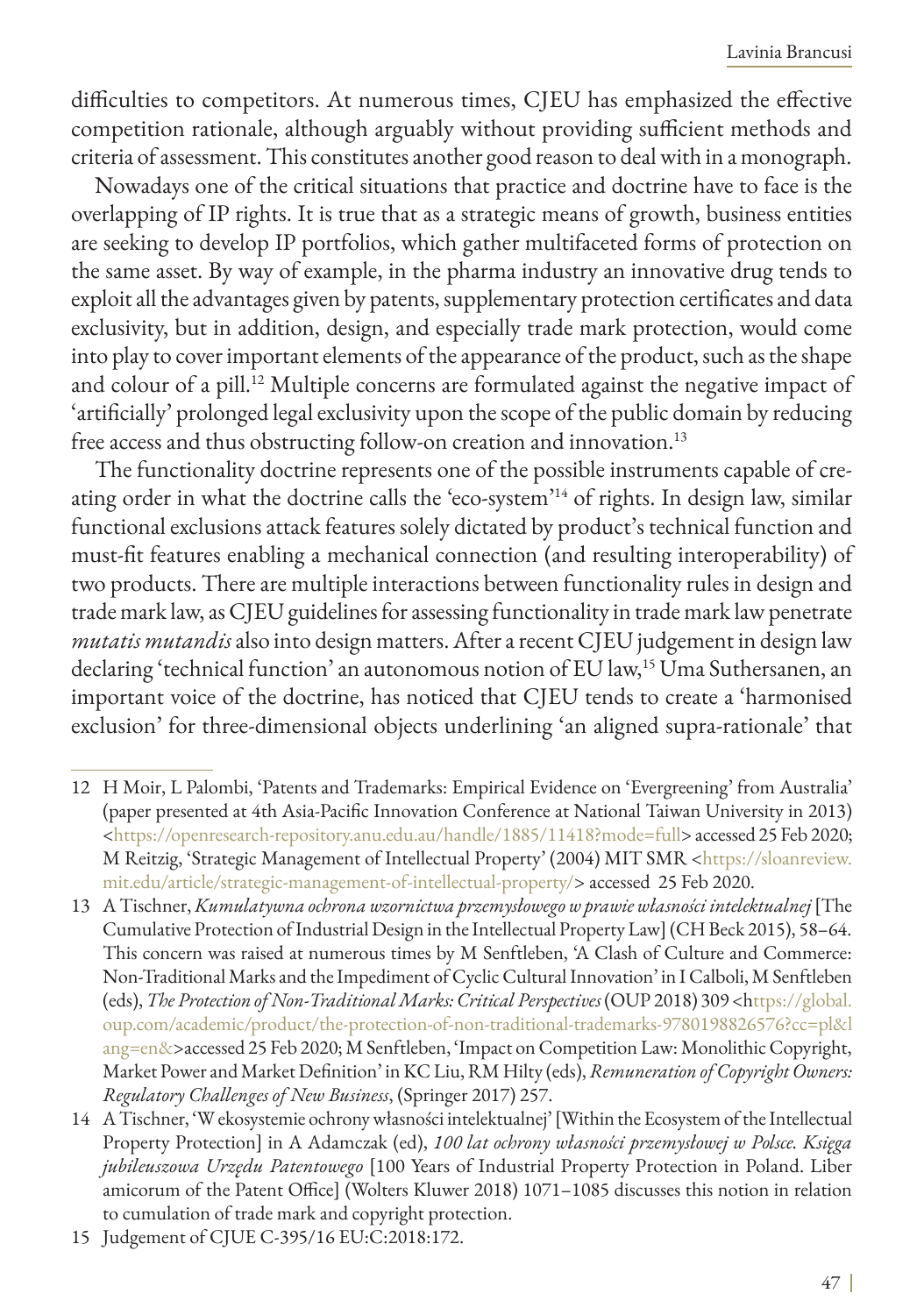safeguards against conferring trade mark and / or design protection in cases restricting market competition.<sup>16</sup> In addition, CJEU has currently also been asked to investigate the relevance of features dictated by technical function for the scope of copyright protection.<sup>17</sup> From this perspective, functionality becomes an important legal doctrine transgressing several IP regimes which definitely calls for attention about its specific purposes in each IP right, and the means to adequately achieve those purposes.

### **4. Functionality within the realm of comparative research with US law**

Intellectual property law is an area in which many scholars have adopted comparative legal analysis as a prime research methodology.18 A reason for this is the fundamental role that intellectual property plays in international trade, because any IP territorial right may ultimately act as a barrier to trade. In a globalized world, goods and services travel fast, but frequently together with intangibles covered by legal 'monopolies' on behalf of particular undertakings. Comparative legal research is encouraged because it brings beneficial effects not only in 'transposing' some feasible solutions to legal issues arising within one national/regional system (here, specifically the EU) but, generally, for fostering more coherent solutions at an international level.

From this perspective, working on suitable methods of assessing functional trade marks on European grounds may noticeably benefit from a comparative insight into the US functionality doctrine. The latter consists of a vast body of law, judiciary and doctrinal guidelines which have been applied for more than a hundred years in relation to the protection of trade dress, first on the basis of unfair competition grounds, and later within the realm of registered trade marks.<sup>19</sup> The interplay of distinctiveness requirement combined together with utilitarian or aesthetic aspects has led to important 'tests' to deal with the categories of 'product packaging' and 'product configuration'.

It is true that US functionality practice may seem too wide, and perhaps sometimes ambiguous, which makes it difficult to manage for comparative purposes. But this is precisely why it may also turn out to be useful. A vast US corpus of case-law concerning myriad 'functional' product features, from different economic sectors, advocates to adjust

<sup>16</sup> U Suthersanen, 'Excluding Designs (and Shape Marks): Where is the EU Court of Justice Going?' (2019) IIC 50, 160.

<sup>17</sup> See case C-833/18 Brompton Bicycle, EU:C:2020:461. For an in-depth analysis of standards and challenges of copyright protection to designs post Cofemel judgement, see A Kur, 'Unité de l'Art is Here to Stay – Cofemel and its Consequences' (2019) Max Planck Institute for Innovation and Competition Research Paper 19-06 <[https://papers.ssrn.com/sol3/papers.cfm?abstract\\_id=3500845](https://papers.ssrn.com/sol3/papers.cfm?abstract_id=3500845)> accessed 25 Feb 2020.

<sup>18</sup> I Calboli, 'The Role of Comparative Legal Analysis in Intellectual Property Law: From Good to Great?' in G Dinwoodie (ed), *Methods and Perspectives in Intellectual Property* (Edward Elgar 2013) 3–27 with further references.

<sup>19</sup> Instead of many G Dinwoodie, M Janis, Trade Dress and Design Law (Aspen Publishers, Wolters Kluwer 2010).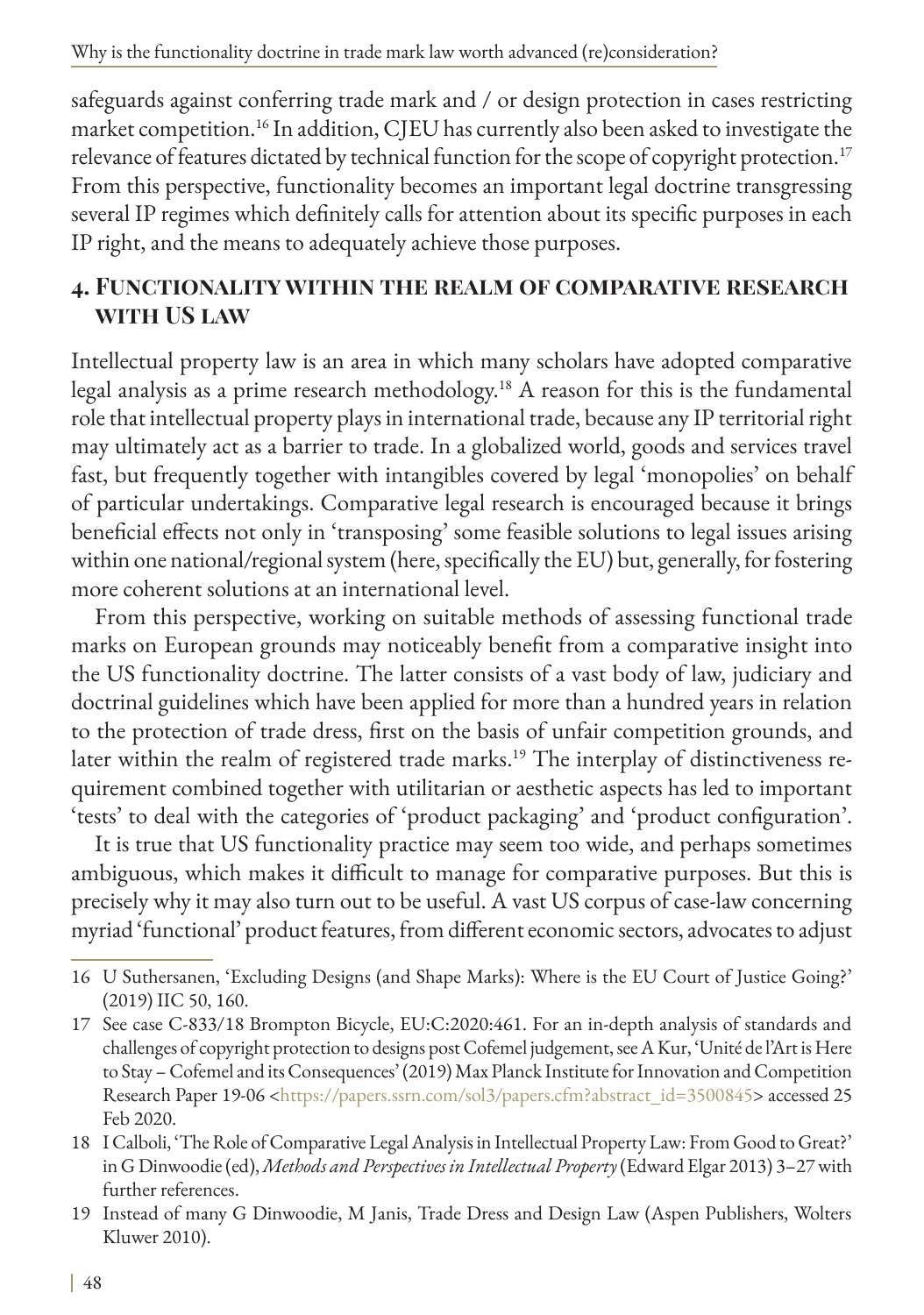any legal solution to the diverse necessities of business. This could be a valuable input for the EU practice, as it might help to foster flexible assessments and outcomes, suitable to meet the expectations and legal challenges associated with new categories of nontraditional marks.

Additional reasons in support of a comparative approach to the US law come from similarities over the public interest policy of denying protection to functional trade marks.20 In US functionality cases, two schools of thought have been advanced: a 'right to copy' rationale (i.e. functionality as means of obstructing cumulation of rights and protecting public domain) in contrast to a 'need to copy' rationale (i.e. functionality as dealing with particular cases when the effective competition is impaired). The latter focusses on the availability of substitutable goods. In other words, if consumers have access to alternative products considered satisfactory substitutes, then functional features of a product may be trademarked on behalf of one entity without the risk of impairing competitors. A deeper insight into these approaches and the legal tests built upon them also seems useful for EU functionality cases.

#### **5. A complementary comparative view: functionality within the paradigm of 'law and economics' and products' substitutability**

Emphasizing an incentivizing aspect, intellectual property rights are said to reduce competition by imitation (i.e. legal exclusivity gives a right's owner control over an asset and safeguards against its copying) but, in exchange, to enhance competition by substitution. Undertakings are encouraged to differentiate products and product information. This is acceptable according to competition law goals and welfare efficiency standards set by 'law and economics'. Problems arise when competition by substitution is curtailed and consumers' choice of price / quality / innovative products is narrowed. Such effects may result from granting trade mark protection to a functional sign. As previously noted, the functionality rationale touches upon the need to balance public interests against the private interests of trade mark owners, and this calls for finding some positive methods of evaluating cases of the negative impact of registrations on market competition.

Assuming that the core issue of functionality trade mark cases lies in assessing the availability of substitutable goods, an avenue of exploring such matters could constitute a competition law perspective on market definition and products' substitutability.<sup>21</sup>

<sup>20</sup> Such possibilities were explored in L Brancusi, 'Alternative Products as a Factor to Determine the Functionality of Trade Marks – How the Criteria from the US Functionality Doctrine Could be Applied in the EU Law?' in S Frankel (ed), *Is Intellectual Property Pluralism Functional?* (Edward Elgar Publishing 2019) 180-200.

<sup>21</sup> See L Brancusi, 'Assessing the Impact of Registering Non-Traditional Marks in the EU Law: A Competition Law Analysis' in I Calboli, M Senftleben (eds), *The Protection of Non-Traditional Marks: Critical Perspectives* (OUP 2018) 248–256, <[https://global.oup.com/academic/product/the](https://global.oup.com/academic/product/the-protection-of-non-traditional-trademarks-9780198826576?c)[protection-of-non-traditional-trademarks-9780198826576?cc=pl&lang=en&](https://global.oup.com/academic/product/the-protection-of-non-traditional-trademarks-9780198826576?c)>accessed 25 Feb 2020.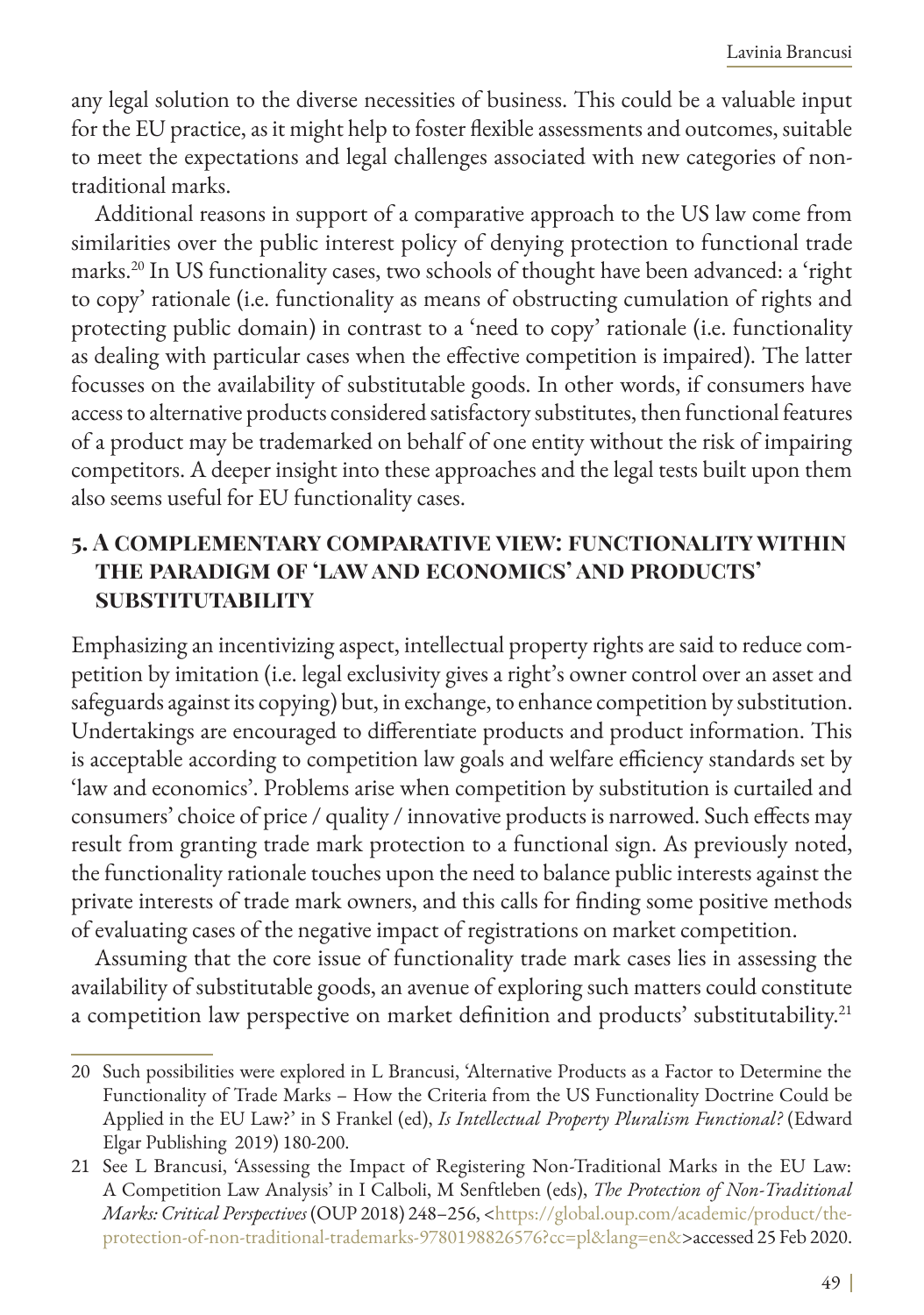Market definition is a key concept of competition law (antitrust in the US) proceedings for assessing market dominance / power. It focuses on the possibility of customers switching to alternative products in the event of a price increase or other modifications of product' qualities.22 For trade mark purposes, an interesting situation relates to narrowly defined markets restricted to one product, especially because of long-term branding strategies. There is a growing interest in competition law practice to take into account branding as an essential factor to induce consumers' insensitiveness to price changes and therefore negatively affect products' substitutability.23 This calls for analysing here the extent to which 'product delineation' (i.e. defining the relevant product and its alternatives) may be useful for functionality cases.

In a more general manner, an interesting query can be posed on how functional trade marks are challenging the traditional view of trade marks' performing a pro-competitive role. It is quite known that trade mark rights help maintain supra-competitive prices after the lapse of patents, which is a significant circumstance for technical functionality. In addition, branding strategies are built on the loyalty of emotionally involved consumers, which ultimately affects the value of goods and is relevant for matters of aesthetic functionality too.

Summing up these aspects, it is the author's contention that a comparative view into the 'law and economics' perspective over trade marks and its direct link with competition law, and some specific methods of assessment, would be instrumental for finding appropriate solutions to functionality cases. An encouraging sign supporting such a research attitude comes from a recent conclusion by a leading IP scholar about functionality in design and trade mark law, that *the only real consideration is whether* […] *protection will threaten the competitive practices within an identified product market*. 24

# **6. Conclusions**

Circling back to the question initially set out, the author sees the need for a comprehensive study over the functional exclusions set in EU trade mark law, which would bridge comparative results originating from the US trade dress functionality doctrine, and specific input offered by a 'law and economics' perspective, including competition rules pertaining to market definition. The book prepared within the framework of the project 'Excellence in Legal Research. Promoting Polish achievements in the area of

<sup>22</sup> P Podrecki, 'Porozumienia ograniczające konkurencję' [Agreements Restricting Competition] in M Kępiński (ed), *Prawo konkurencji* [Competition Law] (CH Beck 2014) 783–786; M Bernatt, A Jurkowska-Gomułka, T Skoczny, 'Zakaz nadużywania pozycji dominującej' [Prohibition of abuse of Dominant Position] in M Kępiński (ed) 976–981; D Miąsik, *Stosunek prawa ochrony konkurencji do prawa własności intelektualnej* [The Relationship Between Competition Law and Intellectual Property Law] (Wolters Kluwer 2012) 109–116.

<sup>23</sup> For a multifaceted analysis see D Desai, I Lianos, S Waller (eds), *Brands, Competition Law and IP* (CUP 2015).

<sup>24</sup> U Suthersanen 157–160.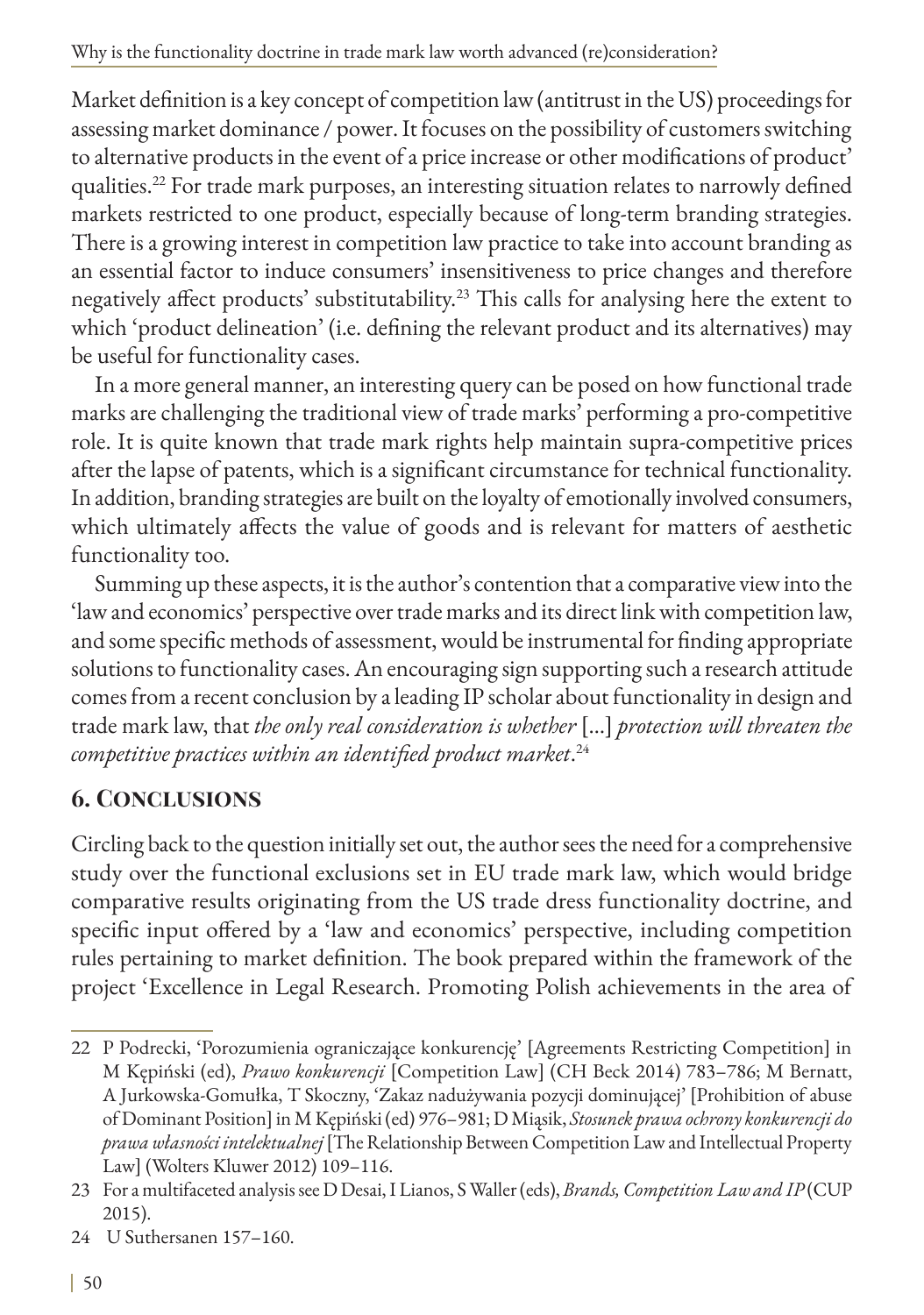legal sciences abroad' will have the following structure. Chapter one will introduce the EU legal framework and discuss the notion of public interest across different absolute refusal grounds. Chapter two will touch upon functionality doctrine in the US law, with an aim of emphasizing common points. Chapter three will take an approach of 'law and economics' to discuss competition reasons for denying trade mark protection to functional signs. Special attention will be paid to the issue of market-definition and access to alternative products. The chapters that follow will focus on aspects of legal interpretation of the category of signs that are caught by the EU functional provisions and consist of product features determined by technical/utilitarian and aesthetic considerations. An important objective is to find sensible solutions to the problem of overlapping rights. The conclusions will sum up with practical tips and *de lege ferenda* suggestions.

# **References**

### **LITERATURE**

- Bernatt M, Jurkowska-Gomułka A, Skoczny T, 'Zakaz nadużywania pozycji dominującej' [Prohibition of abuse of Dominant Position] in M Kępiński (ed), *Prawo konkurencji* [Competition Law] (CH Beck 2014).
- Brancusi L, 'Alternative Products as a Factor to Determine the Functionality of Trade Marks – How the Criteria from the US Functionality Doctrine Could be Applied in the EU Law?' in S Frankel (ed), *Is Intellectual Property Pluralism Functional?* (Edward Elgar Publishing 2019).
- Brancusi L, 'Assessing the Impact of Registering Non-Traditional Marks in the EU Law: A Competition Law Analysis' in I Calboli, M Senftleben (eds), *The Protection of Non-Traditional Marks: Critical Perspectives* (OUP 2018) <[https://global.oup.com/](https://global.oup.com/academic/product/theprotection-of-non-traditional-trademarks-9780198826576?cc) [academic/product/theprotection-of-non-traditional-trademarks-9780198826576?cc](https://global.oup.com/academic/product/theprotection-of-non-traditional-trademarks-9780198826576?cc) [=pl&lang=en&>](https://global.oup.com/academic/product/theprotection-of-non-traditional-trademarks-9780198826576?cc)accessed 25 Feb 2020.
- Brancusi L, 'Funkcjonalność techniczna i estetyczna jako przeszkoda rejestracji' [Technical and Aesthetic Functionality as a Registration Impediment] in R Skubisz (ed), *Znaki towarowe i ich ochrona* [Trade Marks and Their Protection] (CH Beck 2019).
- Calboli I, 'The Role of Comparative Legal Analysis in Intellectual Property Law: From Good to Great?' in G Dinwoodie (ed), *Methods and Perspectives in Intellectual Property* (Edward Elgar 2013).
- Calboli I, Senftleben M (eds), *The Protection of Non-Traditional Marks: Critical Perspectives* (OUP 2018), <[https://global.oup.com/academic/product/the-protectionof-non](https://global.oup.com/academic/product/the-protectionof-non-traditional-trademarks-9780198826576?cc)[traditional-trademarks-9780198826576?cc=pl&lang=en&>](https://global.oup.com/academic/product/the-protectionof-non-traditional-trademarks-9780198826576?cc)accessed 25 Feb 2020.

Desai D, Lianos I, Waller S (eds), *Brands, Competition Law and IP* (CUP 2015).

- Dinwoodie G, Janis M, *Trade Dress and Design Law* (Aspen Publishers, Wolters Kluwer 2010).
- Fhima I, 'The Public Interest in European Trade Mark Law' (2017) IPQ 4.
- Kur A, 'Absolute Grounds for Refusal' in A Kur, M. Senftleben, with a contribution by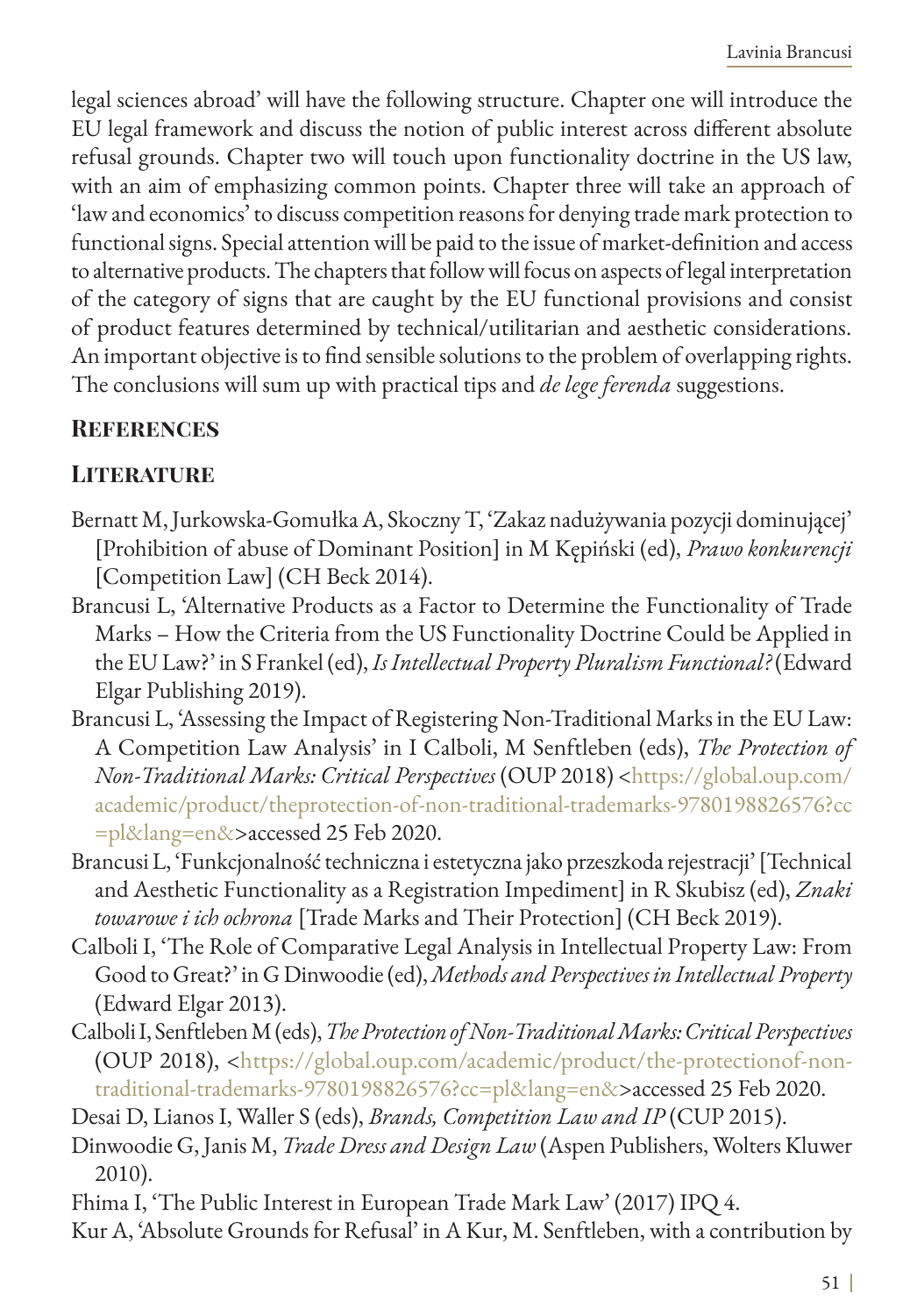V. von Bomhard, *European Trade Mark Law: A Commentary* (OUP 2017).

- Kur A, 'Unité de l'Art is Here to Stay Cofemel and its Consequences' (2019) Max Planck Institute for Innovation and Competition Research Paper 19-06, [<https://papers.ssrn.](https://papers.ssrn.com/sol3/papers.cfm?abstract_id=3500845) [com/sol3/papers.cfm?abstract\\_id=3500845](https://papers.ssrn.com/sol3/papers.cfm?abstract_id=3500845)> accessed 25 Feb 2020.
- Miąsik D, *Stosunek prawa ochrony konkurencji do prawa własności intelektualnej* [The Relationship Between Competition Law and Intellectual Property Law] (Wolters Kluwer 2012).
- Moir H, Palombi L, 'Patents and Trademarks: Empirical Evidence on 'Evergreening' from Australia' (paper presented at 4th Asia-Pacific Innovation Conference at National Taiwan University in 2013), [<https://openresearch-repository.anu.edu.au/](https://openresearch-repository.anu.edu.au/handle/1885/11418?mode=full) [handle/1885/11418?mode=full>](https://openresearch-repository.anu.edu.au/handle/1885/11418?mode=full) accessed 25 Feb 2020.
- Podrecki P, 'Porozumienia ograniczające konkurencję' [Agreements Restricting Competition] in M Kępiński (ed), *Prawo konkurencji* [Competition Law] (CH Beck 2014)
- Ramirez-Montes CJ, 'Louboutin Heels and the Competition Goals of EU Trade Mark Law' (2019) RIPL 19(1) 38–63, [<https://repository.jmls.edu/ripl/vol19/iss1/2/](https://repository.jmls.edu/ripl/vol19/iss1/2/)> accessed 25 Feb 2020.
- Reitzig M, 'Strategic Management of Intellectual Property' (2004) MIT SMR <https:// sloanreview.mit.edu/article/strategic-management-of-intellectual-property/> accessed 25 Feb 2020.
- Rosati E, 'The Absolute Ground for Refusal or Invalidity in Article 7(1)(e)(iii) EUT-MR/4(1)(e)(iii) EUTMD: In Search of the Exclusion's Own Substantial Value' (2020) JIPLP 15(2), 103–122,<https://doi.org/10.1093/jiplp/jpz157>.
- Senftleben M, 'A Clash of Culture and Commerce: Non-Traditional Marks and the Impediment of Cyclic Cultural Innovation' in I Calboli, M Senftleben (eds), *The Protection of Non-Traditional Marks: Critical Perspectives* (OUP 2018) [<https://](https://global.oup.com/academic/product/the-protection-of-non-traditional-trademarks-9780198826576?c) [global.oup.com/academic/product/the-protection-of-non-traditional-trademarks-](https://global.oup.com/academic/product/the-protection-of-non-traditional-trademarks-9780198826576?c)[9780198826576?cc=pl&lang=en&>](https://global.oup.com/academic/product/the-protection-of-non-traditional-trademarks-9780198826576?c) accessed 25 Feb 2020.
- Senftleben M, 'Impact on Competition Law: Monolithic Copyright, Market Power and Market Definition' in KC Liu, RM Hilty (eds), *Remuneration of Copyright Owners: Regulatory Challenges of New Business* (Springer 2017).
- Skubisz R, 'Znaki towarowe i ich ochrona (refleksje ogólne)' [Trade Marks and Their Protection (General Considerations)] in R Skubisz (ed), *Znaki towarowe i ich ochrona* [Trade Marks and Their Protection] (CH Beck 2019).
- Skubisz R*, Prawo z rejestracji znaku towarowego i jego ochrona. Studium z zakresu prawa polskiego na tle prawnoporównawczym* [Trade Mark Rights and Their Protection. Study of the Polish Law against Comparative Legal Background] (Stowarzyszenie Naukowe Pro Scientia Iuridica 2018).
- Suthersanen U, 'Excluding Designs (and Shape Marks): Where is the EU Court of Justice Going?' (2019) IIC 50.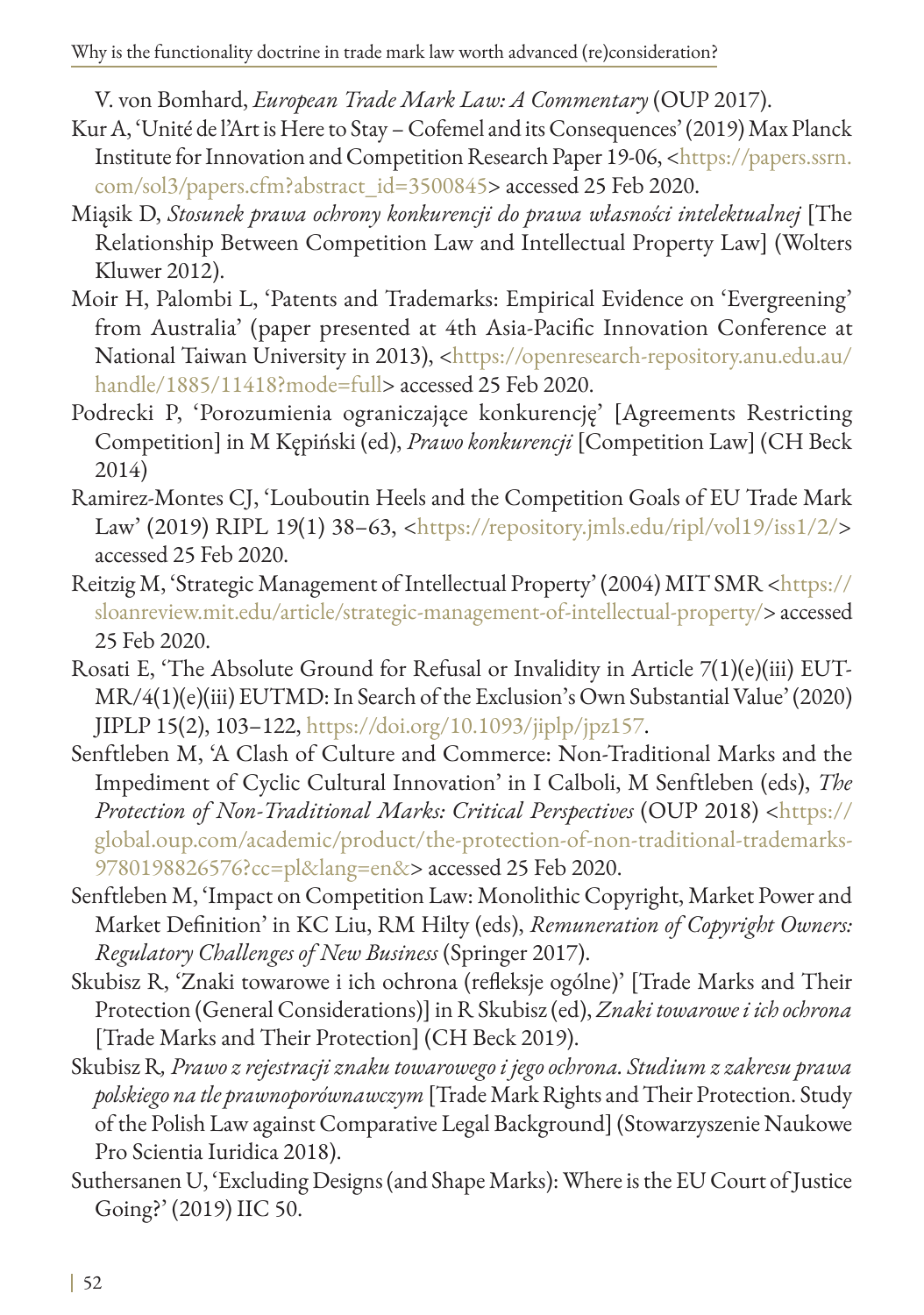- Szczepanowska-Kozłowska K, 'Bezwzględne przeszkody rejestracji znaku towarowego' [Absolute Refusal Grounds to a Trade Mark Registration] in R Skubisz (ed), *Prawo własności przemysłowej* [Industrial Property Law] (CH Beck 2017).
- Tischner A, 'W ekosystemie ochrony własności intelektualnej' [Within the Ecosystem of the Intellectual Property Protection] in A Adamczak (ed), *100 lat ochrony własności przemysłowej w Polsce. Księga jubileuszowa Urzędu Patentowego* [100 Years of Industrial Property Protection in Poland. Liber amicorum of the Patent Office] (Wolters Kluwer 2018).
- Tischner A, *Kumulatywna ochrona wzornictwa przemysłowego w prawie własności intelektualnej* [The Cumulative Protection of Industrial Design in the Intellectual Property Law] (CH Beck 2015).

# **List of legislative acts**

- Paris Convention for the Protection of Industrial Property of March 20, 1883; 21 UST 1583, 828 UNTS 305.
- First Council Directive 89/104/EEC of 21 December 1988 to approximate the laws of the Member States relating to trade marks [1989] OJ L 40/1.
- Council Regulation (EC) No 40/94 of 20 December 1993 on the Community trade mark [1994] OJ L 11/1.
- TRIPS: Agreement on Trade-Related Aspects of Intellectual Property Rights, April 15, 1994, Marrakesh Agreement Establishing the World Trade Organization, Annex 1C, 1869 UNTS 299, 33 ILM 1197.
- Directive 2008/95/EC of the European Parliament and of the Council of 22 October 2008 to approximate the laws of the Member States relating to trade marks [2008] OJ L 299/25.
- Council Regulation (EC) No 207/2009 of 26 February 2009 on the Community trade mark [2009] OJ L 78/1.
- Regulation (EU) 2015/2424 of the European Parliament and of the Council of 16 December 2015 amending Council Regulation (EC) No 207/2009 on the Community trade mark and Commission Regulation (EC) No 2868/95 implementing Council Regulation (EC) No 40/94 on the Community trade mark, and repealing Commission Regulation (EC) No 2869/95 on the fees payable to the Office for Harmonization in the Internal Market (Trade Marks and Designs) [2015] OJ L 341.
- Directive (EU) 2015/2436 of the European Parliament and of the Council of 16 December 2015 to approximate the laws of the Member States relating to trade marks [2015] OJ L 336/1.
- Regulation (EU) 2017/1001 of the European Parliament and of the Council of 14 June 2017 on the European Union trade mark [2017] OJ L 154/1.